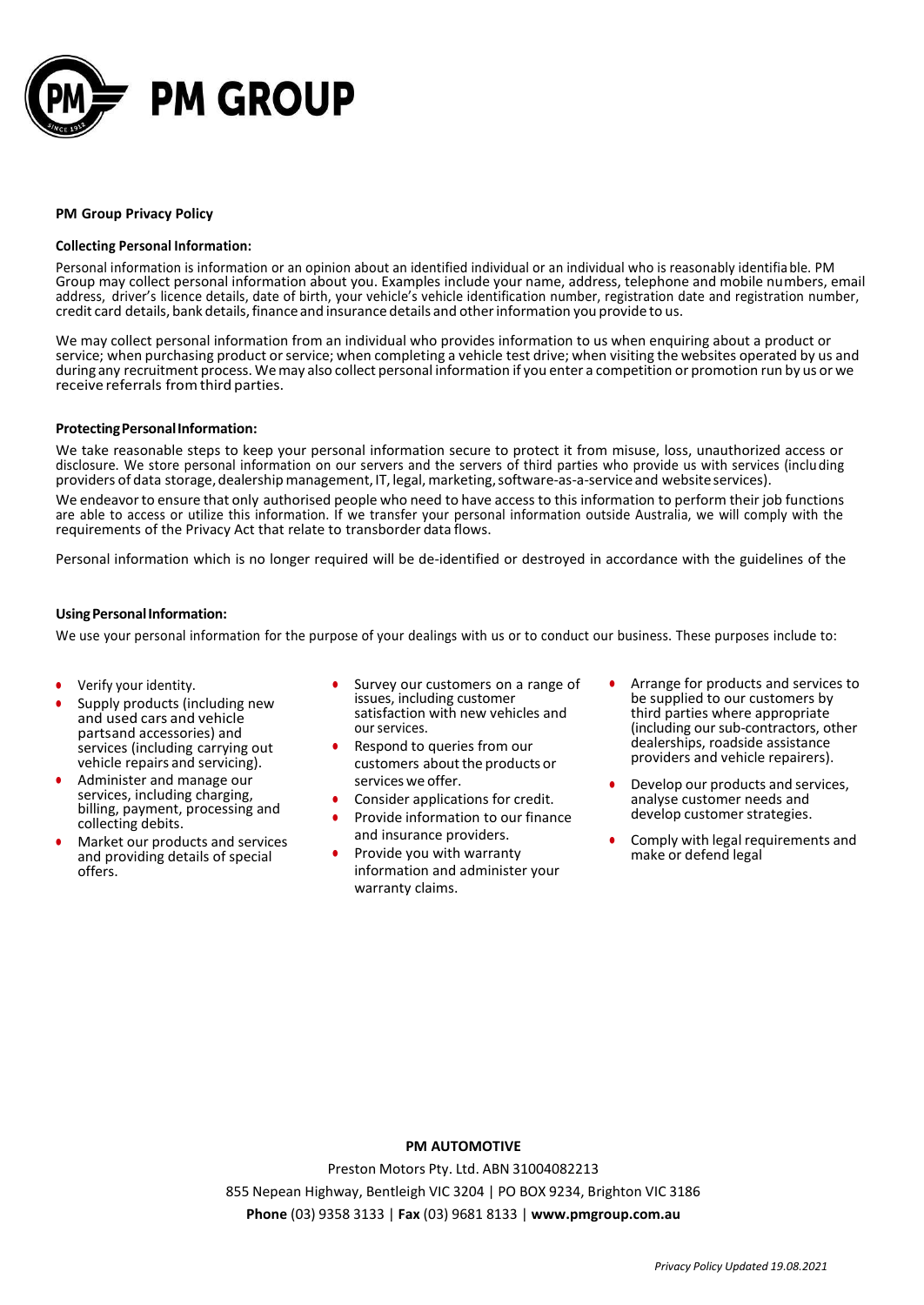

## **PM Group Privacy**

## **WithWhomDoWeShareYourPersonalInformation?**

We may disclose personal information to our related bodies corporate and to the manufacturers ofthe vehicles we sell to enable us to conduct our business and provide products and servicesto you.

Other third parties with whom we may share your personal information include:

- **•** Valuers.
- **•** Credit and insurance providers.
- **•** Vehicle registration authorities.
- Providers of services that we

arrange to be provided to you (including subcontractors, other dealerships, roadside assistance and vehicle repairers).

- **•** Organisations that provide services to us to enable us to conduct our business (such as providers of data storage, dealership management, IT, legal, marketing software-as-aservice and website services).
- **•** Financial institutions for payment processing.
- **•** Guarantors whosedetails you provideto us.
- **•** Government agencies (such as the Australian Financial Security Authority, who administers the Personal Property Securities Register, to check whether there is a security interest over a vehicle you trade in).

Under certain circumstances and pursuant to the law, we may be required to disclose personal information to public authorities or the police. For example, information may be disclosed to the police in case ofsuspicion of credit card fraud.

We take reasonable steps to ensure that contracted service providers to whom we disclose your personal information comply with the Australian Privacy Principles.

## **Does your personal information leave Australia?**

Some third parties to whom we disclose personal information may be located outside Australia. For example, we may disclose personal information to overseas manufacturers of the vehicles we sell, their related overseas companies and their overseas service providers. The countries in which these third parties are located will depend on the circumstances, such as the manufacturer and the systems they use. In the ordinary course we may, by using the systems provided by manufactures, disclose personal information to parties located in the United Kingdom, the United States, Germany, Ireland, Bulgaria, other countries in the European Economic Area, Singapore and South Africa.

## **Marketing and Surveys:**

From time-to-time PM Group sends marketing material, special offers, customer surveys and service reminders to our customers and to people who have provided their details to us. Surveys help us to improve our products and services and tailor the products and services we offer you.

If you do not wish to receive customer surveys or marketing materials from us, please contact our Privacy Officer using the details at the end of this policy. If you choose not to receive any marketing materials from us, you may miss out on specials we offer on products and services available at our dealerships websites:

- **•** pmgroup.com.au
- **•** [www.essendonholden.com.au](http://www.essendonholden.com.au/)
- **•** [www.polarisnorthernmelbourne.com.au](http://www.polarisnorthernmelbourne.com.au/)
- **•** [www.porschedoncaster.com.au](http://www.porschedoncaster.com.au/)
- **•** [www.porschebrighton.com.au](http://www.porschebrighton.com.au/)
- **•** [www.centralford.com.au](http://www.centralford.com.au/)

## **PM AUTOMOTIVE**

Preston Motors Pty. Ltd. ABN 31004082213 855 Nepean Highway, Bentleigh VIC 3204 | PO BOX 9234, Brighton VIC 3186 **Phone** (03) 9358 3133 | **Fax** (03) 9681 8133 | **[www.pmgroup.com.au](http://www.pmgroup.com.au/)**